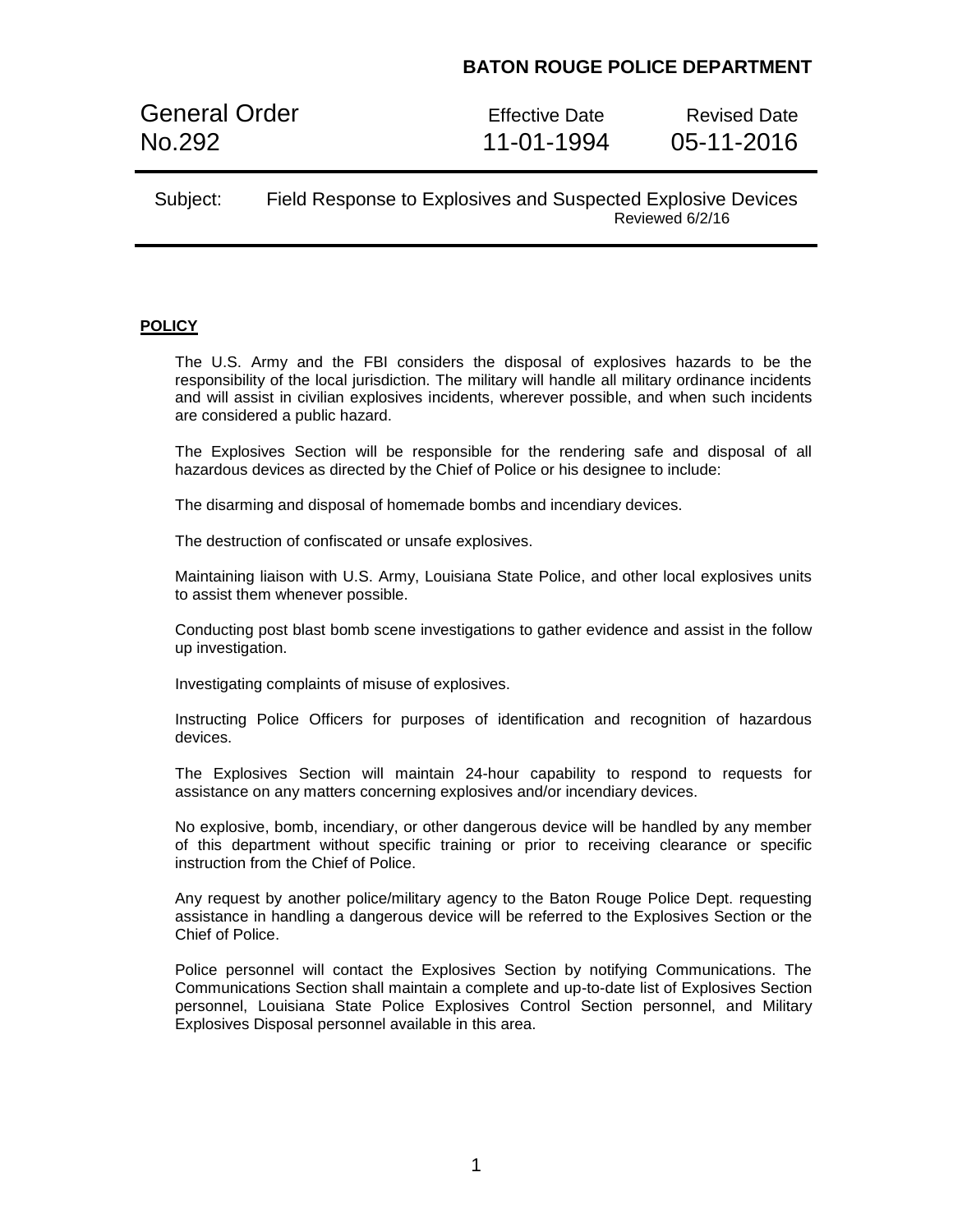General Order **Effective Date** Revised Date No.292 11-01-1994 05-11-2016

### Subject: Field Response to Explosives and Suspected Explosive Devices Reviewed 6/2/16

#### **PROCEDURES**

#### **I. General**

- A. The local police agency has the overall responsibility for dealing with explosives within its jurisdiction that constitute a public hazard. Therefore, the Baton Rouge Police Department has the responsibility to assist in the disposal and safeguarding of explosive or other hazardous devices.
- B. The purpose of this General Order is to establish the procedure for the Baton Rouge Police Department to follow in the event of a bomb threat, explosion, or discovery of an explosive or incendiary device.
- C. In the event that members of the Baton Rouge Police Department are called upon to investigate reported bombs or bombings, etc., the following procedures have been established to protect not only the responding police officers, but the public as well.
- D. **No person should actually touch or disturb any suspected bomb or other explosive device.**
- E. In all cases of suspected explosive devices, notify an immediate field supervisor as soon as possible.
- F. The field supervisor will notify the Explosives Section to handle the situation.
- G. The Chief of Police will issue necessary instructions when applicable.

#### **II. Bombing or Explosion scene**

- A. The bomb scene will be sealed off and secured from all personnel except for public safety and emergency response personnel.
- B. All personnel should be cautioned not to move or otherwise disturb any portion of the bomb scene.
- C. In the event of a large-scale explosion (i.e.: a building or vehicle bombing that would cause a major disruption to the public, not necessarily a mailbox bombing), a command post will be established. Keep in mind that secondary devices have been placed to target responding personnel. Make sure that the immediate area of the command post is secure from any suspicious packages, boxes, backpacks, briefcases, etc.
- D. The Explosives Technician will be dispatched and, upon arrival, will assume command.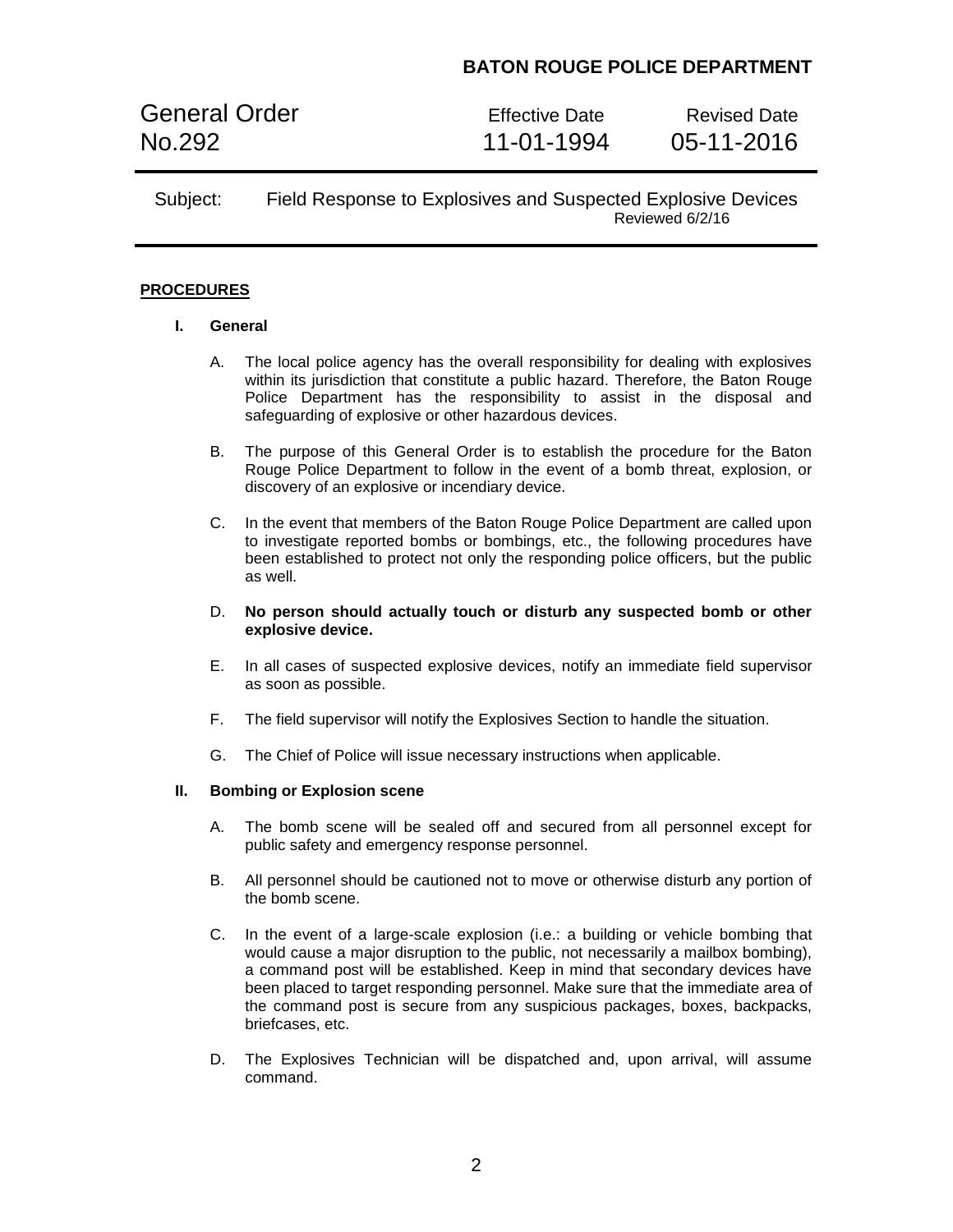General Order **Effective Date** Revised Date No.292 11-01-1994 05-11-2016

### Subject: Field Response to Explosives and Suspected Explosive Devices Reviewed 6/2/16

### **III. Telephone Report of Bomb Threat to Police Facility**

- A. On occasion, a bomb threat may be called in to headquarters or any substation to report that a bomb has been placed. If so, the procedures below will be followed:
- B. Keep the caller talking as long as possible. Ask the caller to repeat his/her message and record on tape (if possible) or in writing, every word spoken.
- C. If the caller does not indicate the location of the bomb or the time of detonation, the officer receiving the call should ask for this information as well as any other pertinent information. It is very important to get the time of detonation.
- D. If a specific location is given (i.e. desk, locker, etc.) assume that a bomb has actually been located and take all necessary precautions.
- E. In some cases it may be feasible to advise the caller that the building is occupied and that detonation of the bomb could result in death or serious injury to many innocent people. This may generate the caller to divulge more information.
- F. The officer receiving the call should listen for any unusual background noise, such as motors running, music or other noise that may indicate the place from which the call is being made.
- G. Listen closely to the voice of the caller for determining quality, accent, speech impediments, sex or other identifying characteristics.
- H. If the caller can be kept talking, ask specific questions regarding the bomb, such as size, detonator devices, construction appearance, etc. This would be valuable information in the subsequent search and disposal.
- I. Evacuations should be encouraged only if a suspicious item is found.

#### **IV. Bomb Threat Search Procedure: Offices, Buildings or Complexes (Occupant Search Method)**

- A. Always seek assistance from those persons who occupy the building or office. They are familiar with the surroundings and should know what items; equipment, etc. are normally located in the building or office. Janitors and custodians are particularly helpful. Any civilian assistance must be voluntary.
- B. Schools, hospitals, industrial complexes, and office buildings present specific challenges due to their size, if the exact location of the device is unknown. Ascertain whether or not they have a bomb threat plan and if it has been initiated.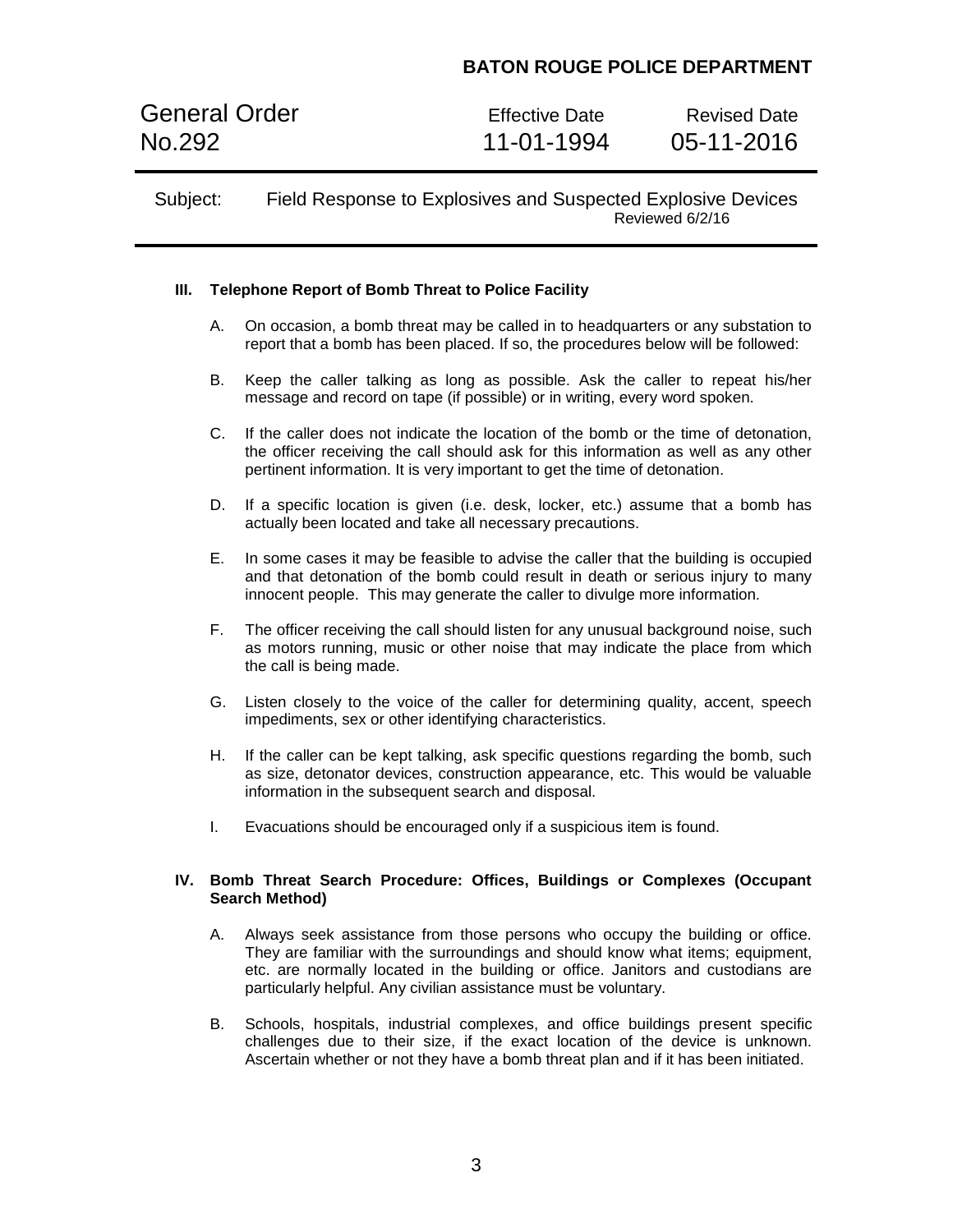General Order **Effective Date** Revised Date No.292 11-01-1994 05-11-2016

Subject: Field Response to Explosives and Suspected Explosive Devices Reviewed 6/2/16

- C. The decision to evacuate must be made ultimately by the individual(s) in charge of the structure. The first officer on the scene should encourage evacuation only if a suspected device is located.
- D. It is the responsibility of the first officer(s) on the scene to contact the supervisor in charge. The (supervisor) must assemble a search team. The search team will consist of only enough persons to effectively and efficiently handle the assignment. The following procedures will be utilized for searches:
	- 1. The search will be made from the basement or ground floor, upward.
	- 2. The exterior of the building will be searched immediately. This order provides an escape route in case a device is found.
	- 3. No one will touch or disturb a suspected device.
	- 4. There will be no smoking during the search.
	- 5. The use of portable radios, cellular phones and portable phones will be avoided.
	- 6. The team should be looking for any strange or out of place objects.
	- 7. The team should be patient and thorough. They will not be able to search everything but should be thorough enough to ensure an area is safe. Teams will exercise caution while searching critical areas and obscure locations such as lockers, desk drawers, boxes, cabinets, air ducts, light fixtures, hallways, rest rooms, false ceilings, etc.
	- 8. If a suspected device is located, proper action should be taken immediately. After this threat is eliminated, the search should resume and continue until the entire structure is safe. There have been numerous instances where secondary devices have been located.
- E. If suspected bomb is not located, officers will report none was located and not that no bomb exists.
- F. Officers should also contact and interview the actual person who received the threat. This person is the victim in the case. If they completed a checklist, and/or made notes or recordings of the threat, this will be taken as evidence.

#### **V. Vehicle Searches**

- A. No one without proper training will search a vehicle. If a device is reported or suspected to be in a vehicle, the Explosives Section will be notified. The vehicle and surrounding area shall be secured and isolated until trained personnel arrive.
- B. **Move people away from the vehicle, not the vehicle away from people.**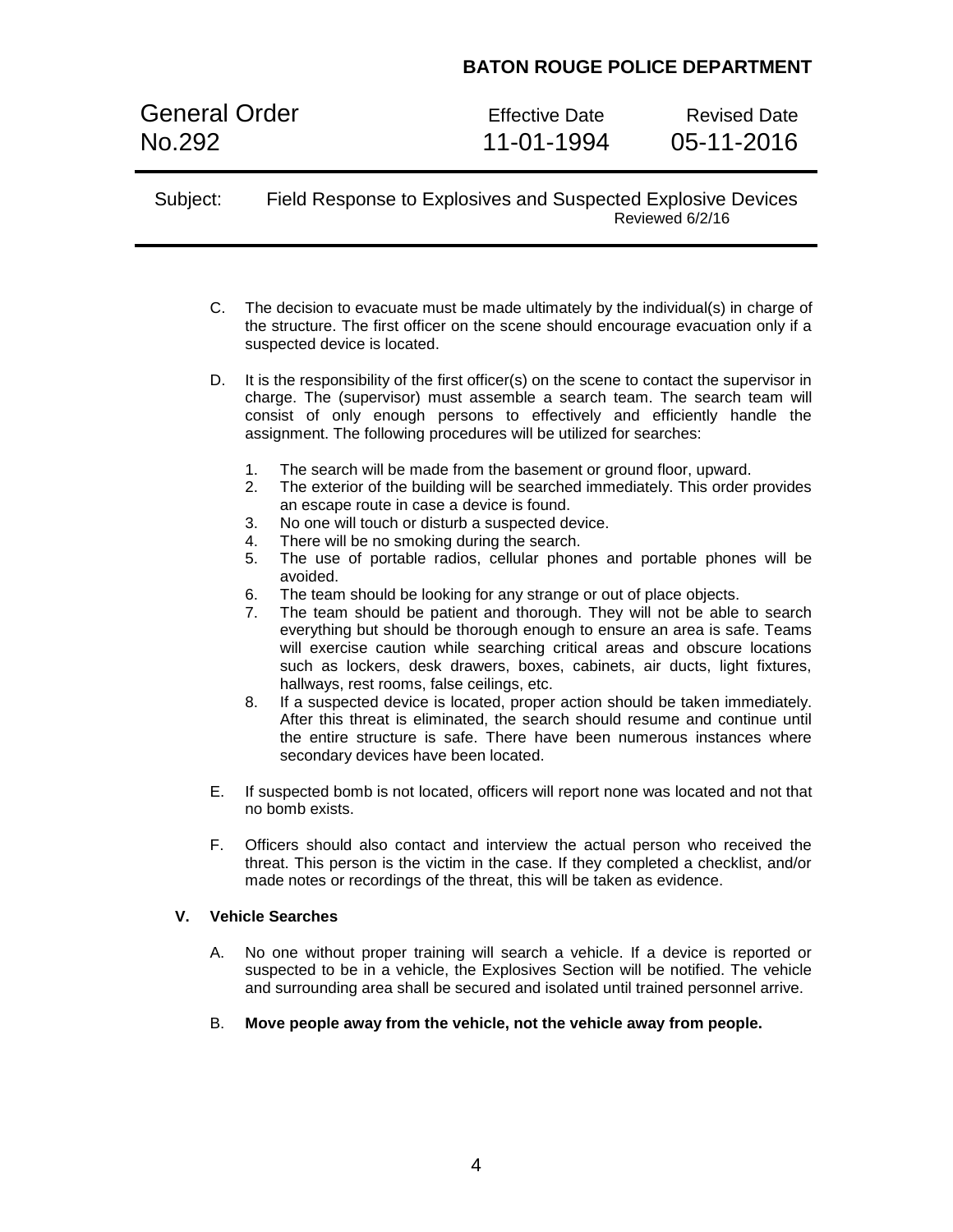General Order **Effective Date** Revised Date No.292 11-01-1994 05-11-2016

### **VI. Location of a Suspected Bomb or Explosive**

- A. Officers will evacuate all persons to a distance of at least 300 feet if possible. A sufficient number of officers will be assigned to maintain this perimeter until the suspected bomb has been removed.
- B. A supervisor will be notified and respond to the scene. A command post with a telephone will be established. At this point all other portable communications including cellular and portable phones will be suspended. Headquarters will be advised of the command post telephone number. The Explosives Unit will be dispatched.
- C. The following information should be available to Explosives personnel upon arrival:
	- 1. Location of the suspected bomb.
	- 2. Location of suspected secondary bombs, if any.
	- 3. Where the suspect package came from.
	- 4. Who discovered the package?
	- 5. Why the package is suspected of being a bomb.
	- 6. If the package has been moved or disturbed. If so, how?
	- 7. What it looks like.

#### **VII. Explosives (Commercial, Military, or Homemade)**

- A. Upon receipt of a complaint to handle or dispose of explosives including blasting caps, an officer will be dispatched as a priority call. The officer will make a visual inspection to determine only the possible presence of an explosive element.
- B. If an officer suspects that there is an explosive element, the officer should evacuate the immediate area and a supervisor will be notified to respond to the scene. The Explosives Unit will also be notified and respond. The investigating officer will secure the area until the Explosives Unit personnel arrive.
- C. Under no circumstance should personnel not assigned to the Explosives Unit attempt to pick up, move, or disturb in any manner any of these items.
- D. In the event of an explosive incident involving a fatality, serious bodily injury, or hospital care, the Explosives Unit will be contacted and respond to the scene.
	- 1. Unless there is an immediate threat to persons, no officers should enter the blast scene prior to Explosives Unit arrival.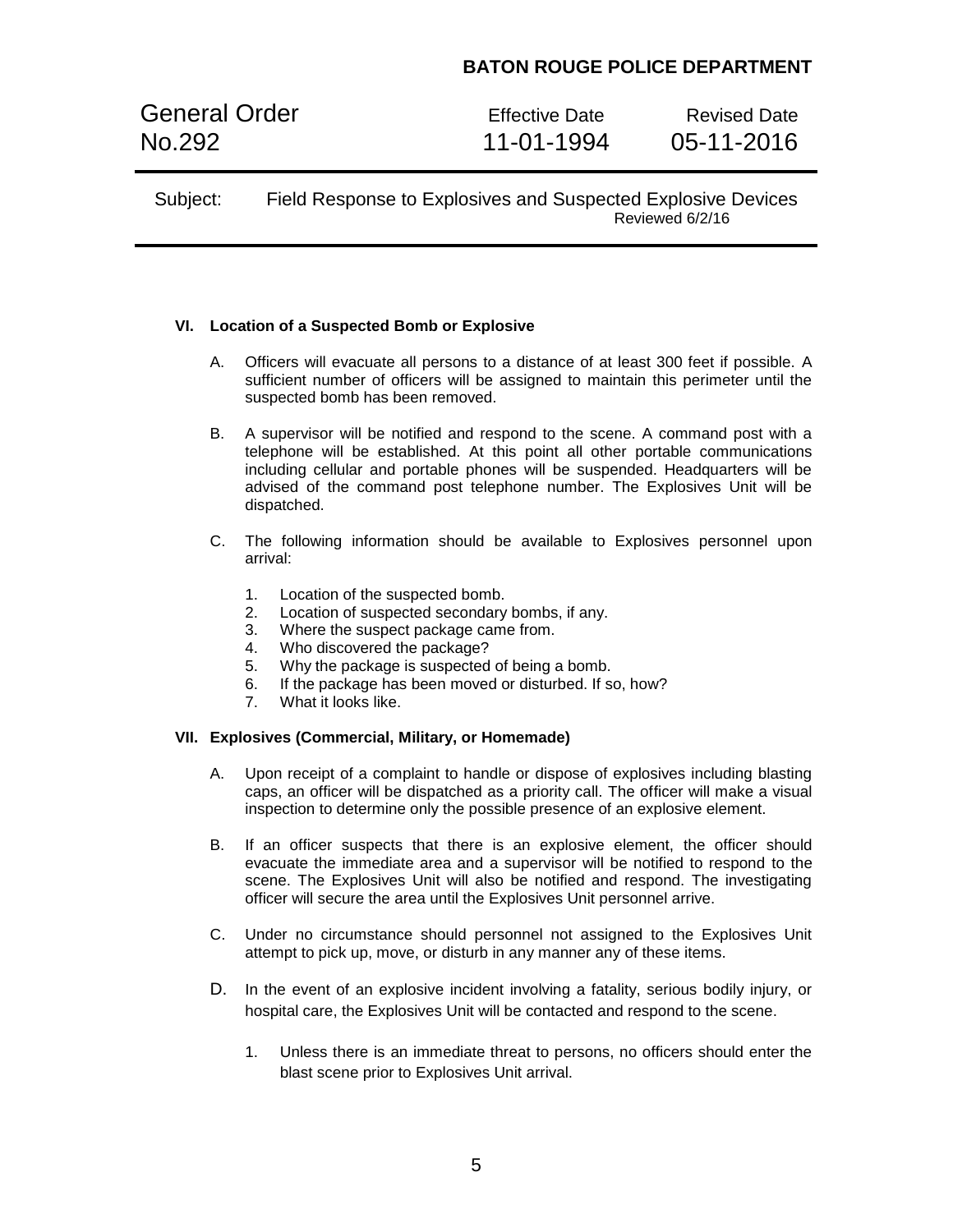General Order **Effective Date** Revised Date No.292 11-01-1994 05-11-2016

## Subject: Field Response to Explosives and Suspected Explosive Devices Reviewed 6/2/16

2. Only after Explosives Unit personnel have determined the scene to be safe, will investigators and Crime Scene personnel be allowed to begin processing the scene.

#### **VIII. Fireworks (Commercially Made)**

- A. Incidents involving commercial made fireworks may not necessitate response by Explosives Unit.
- B. Fireworks are often discounted as not dangerous because of their small size and low explosive content. However, poor manufacturing quality can often make them unstable. It has also been found that large quantities can make for a large explosion.
- C. In the event of an explosive incident involving a fatality, serious bodily injury, or hospital care, the Explosives Unit will be contacted and respond to the scene.
	- 1. Unless there is an immediate threat to persons, no officers should enter the blast scene prior to Explosives Unit arrival.
	- 2. Only after Explosives Unit personnel have determined the scene to be safe, will investigators and Crime Scene personnel be allowed to begin processing the scene.
- D. If there are no injuries involved and the officer confiscates fireworks, the following procedures should be followed:
	- 1. Photograph all fireworks seized.
	- 2. Place photographs of fireworks into evidence.
	- 3. Place seized fireworks into evidence envelope and mark as follows:
		- a. Found Property
		- b. "FIREWORKS TO BE DESTRYED"
	- 4. Follow normal procedures for depositing evidence.
- E. In the event that the officer is uncertain of how to properly process or secure explosives evidence, a supervisor should then contact Explosives Unit personnel.

#### **IX. Disclosure of Information**

A. If a bomb is reported or located, officers will refrain from disclosing any specific details of the bomb, including the nature, configuration, triggering methods, explosive(s) used, etc., to any person, including representatives of the news media.